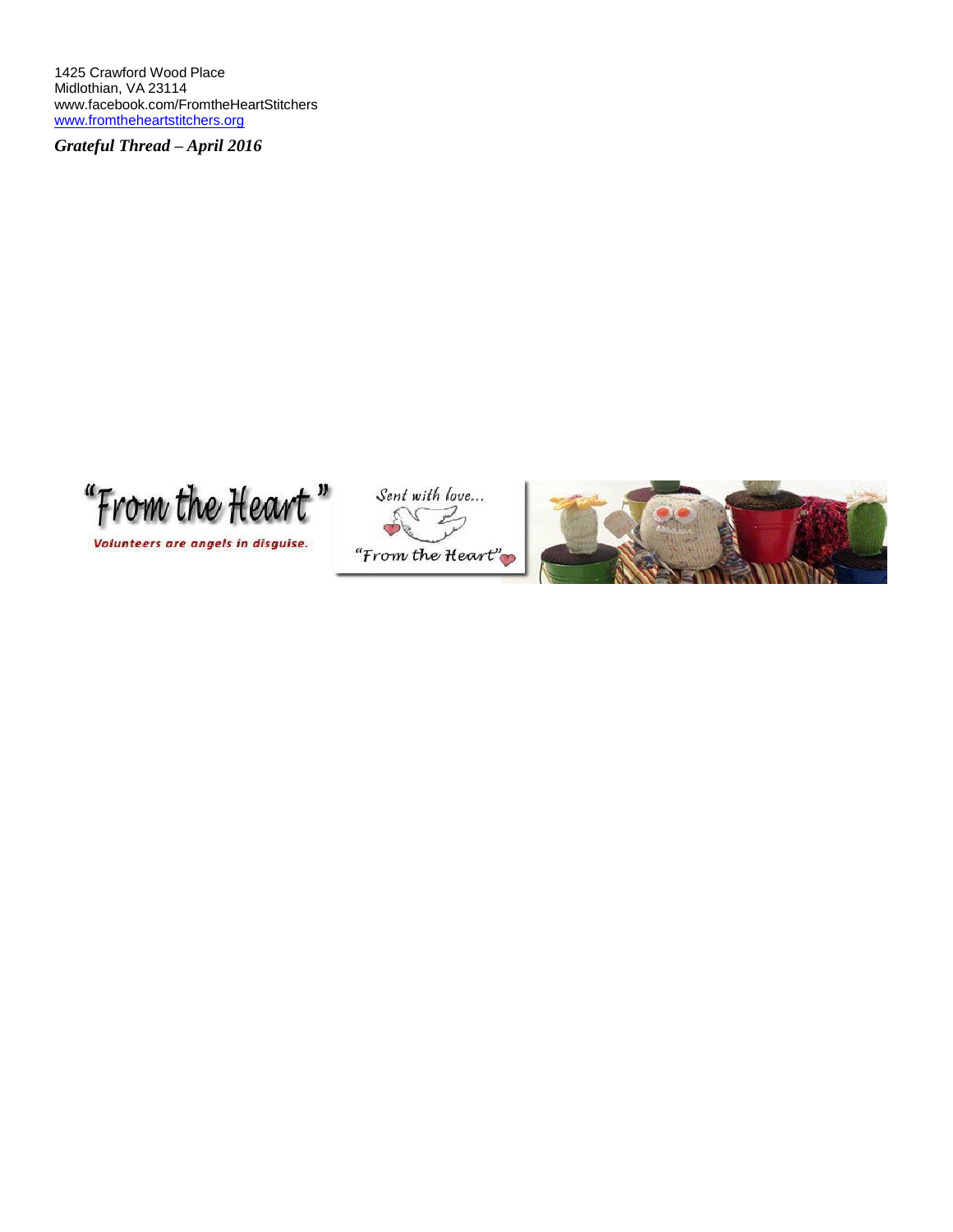#### **Letter from Lois - April 2016**

As you know, we are currently stitching Red, White and Blue lap size afghans for veterans in Hospice care through ASERA. The message you will read below will in no way affect our continued help for this group. But we are talented! We attempt to do it all! So, with this in mind, read Martha's information below and let's see how we can help.

### *Operation Serving Those Who Have Served*

*We are launching a special project for twenty-five homeless soldiers. A group of senior soldiers are renovating a building in South Richmond to house 60. They have space for 25 now and will have space for 35 more by fall. We will be donating Red, White and Blue afghans for each in the size of 36" X 60", knit or crochet. For the sewer, we could use pillow cases in said colors*

#### *Martha*

Now, I know how I feel about facing the stitching of large blankets but for me, 12 inch squares will be the way to go! I know that is something I can complete. I know I can easily use this as my portable travel project. And I know I can make a difference! My preference in knitting 12" squares should not affect you, however, and we are more than happy to accept full sized afghans if that is what you enjoy creating.



I am planning a shopping trip by the end of March to stock up on our 3 colors in Red Heart Super Savers. If you can find time, please stop by our 1114 Westbriar Drive shop for your supply and let's create a big batch of SMILES!!

See you at the shop!

#### **Powhatan Festival of Fiber**

*Saturday, April 30, 2016* is the date of the next Powhatan Festival of Fiber. The festival, held to celebrate and to share appreciation of the many fiber animals, fiber farmers and fiber artisans of the county and surrounding area, will be held rain or shine and is always worth attending so mark your calendar now. The festival includes demonstrations, exhibits, and classes (some of the classes are an additional cost). The event starts at 10:00am and continues until 5:00pm at 3920 Marion Harland Lane in Powhatan. The cost of admittance is \$5 for adults with children 12 and under being admitted free.

Volunteers are still needed to represent From the Heart at this event so please contact Linda Hague at 804-741- 1135 or by email at [llh607@verizon.net](mailto:llh607@verizon.net) if you would like to help for a couple of hours that day.

### **A Day at Palliative Care at VCU Health**

The following letter needs no introduction.

*"March 1, 2016*

*I feel privileged to bring blankets to our patients. As a volunteer on Palliative Care, I never know what my assignments for the day will be. I visit with the fellows, Diane, the social worker, Bart, the Nurse Practitioner, Jason, the chaplain and of course the nurses to see what patient needs a visit or might benefit from a bit of comfort. Once I know whom to visit, I know what I need to take to that room. Last week I visited a 47 year old man dying of pancreatic cancer… a particularly painful and aggressive cancer. His one desire is to go home one more time to visit his two cats who have been with him for 8/10 years respectively. It is unlikely his health will allow him to make that last visit. We talked about a Plan B. If you can't go home for a few hours (Plan A), what can you do? Plan B was to use your blankets. Mr. G covered himself with one blanket and put another one behind his head. His scent would cover the blankets in short order. The blankets will be taken to his apartment where the cats can smell his scent and feel he is with them. I left him wrapped in his blankets. I encouraged him to talk into those blankets saying whatever he would have said to his beloved pets. I hope he did.*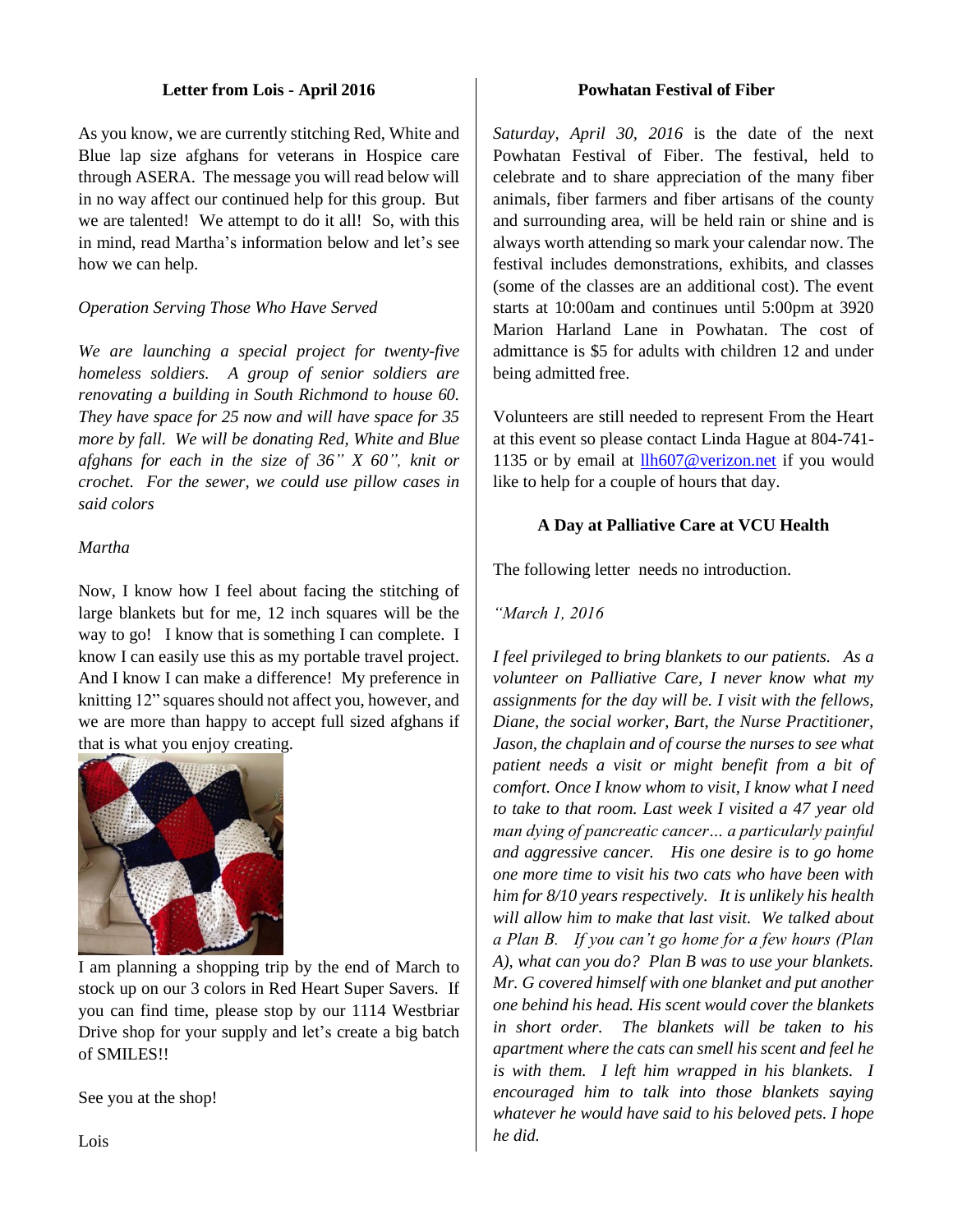*I know you do not crochet and knit blankets for pets to sleep upon, but I think all of you can appreciate that at the end of life with no children… no wife… and very limited family … pets can be the most important thing you leave behind. Feeling that you have had closure with those pets is critical to dying well. Mr. G was afforded an opportunity to say goodbye to his kitties and leave behind a little bit of himself.*

*Today a 47 year old man left his sweat, tears, and love on your blankets. He will die knowing he has said goodbye as best he could under the circumstances to his beloved Ki Ki and Loco. I hope that makes you proud of what you do every day… every week… every month… for years.*

*Making a difference one blanket or hat at a time.*

*Thank you my friends at From the Heart for all you do.* 

*All the best-*

*Judy Jamison Palliative Care Volunteer VCU Health System*

#### **3 rd Annual Richmond Leftovers Workshop/Potluck**

On Saturday June 18th, 2016 from 10am until 3pm, we are hosting our 3rd Annual Richmond "Leftovers Workshop/Potluck Lunch" at the Brandermill Church in Sunday Park.

We are planning, among other things, a 'yarn swap'. If you have yarn in your stash that you loved when you got it but simply couldn't use or figure out a way to use, bring it along and see what you can swap it for. This will be for full skeins of nicer yarn only.

We'll bring leftover yarn and patterns from the shop, you bring any leftover yarn you may like to share and FOOD! Crockpots, veggies, chips, dips, desserts... anything you would like to bring will be welcome. You will be able to turn in any completed items while there as well as pick up yarn or kits for your next projects. Plan to spend the day with old friends and enjoy meeting new ones.

Let us know if you have questions and if you are

planning to attend (this will help us in our planning). We are also interested in hearing from anybody who has an interest in demonstrating techniques for quick'n'easy use of leftover yarns.

Call Lois at 804-305-4971 Or email her at [loisfth@me.com](mailto:loisfth@me.com)

#### **Fredericksburg "Waste Not" Workshop**

The Fredericksburg 'Waste Not' Workshop was again well attended and a great success! Everyone really enjoyed the day and can't wait for the next one. There were a number of new members who have not yet even attended a meeting. Thank you for your donations, given in exchange for yarn, books, etc., which will help us replenish our yarn supply.



As you can see in the photo our members enjoyed learning how to make the Bavarian Crocheted blanket. Johnnie will be teaching this technique at the retreat! Those who attended were able to learn multiple ways to use the leftovers we have been accumulating, learn some new patterns and find some good bargains on the Dollar Days tables. This was a win-win for everyone - bargains, money to replenish the yarn, new ideas for items for our recipients and lots of great food - what more could we ask! Everyone now has a good supply of leftovers to make the new patterns learned on Saturday. The Fredericksburg members were thrilled to have Lois join us as many had never met her until the workshop. A big thanks for coming to join us Lois!

Thank you to everyone who helped with setup and clean up. We have never set up as quickly we did this time, even though we had a lot more stuff, so the extra help was really appreciated. If you have any suggestions or ideas for the next one please let us know.

Be sure to mark your calendars for Saturday October 29th for our next 'Waste Not' workshop.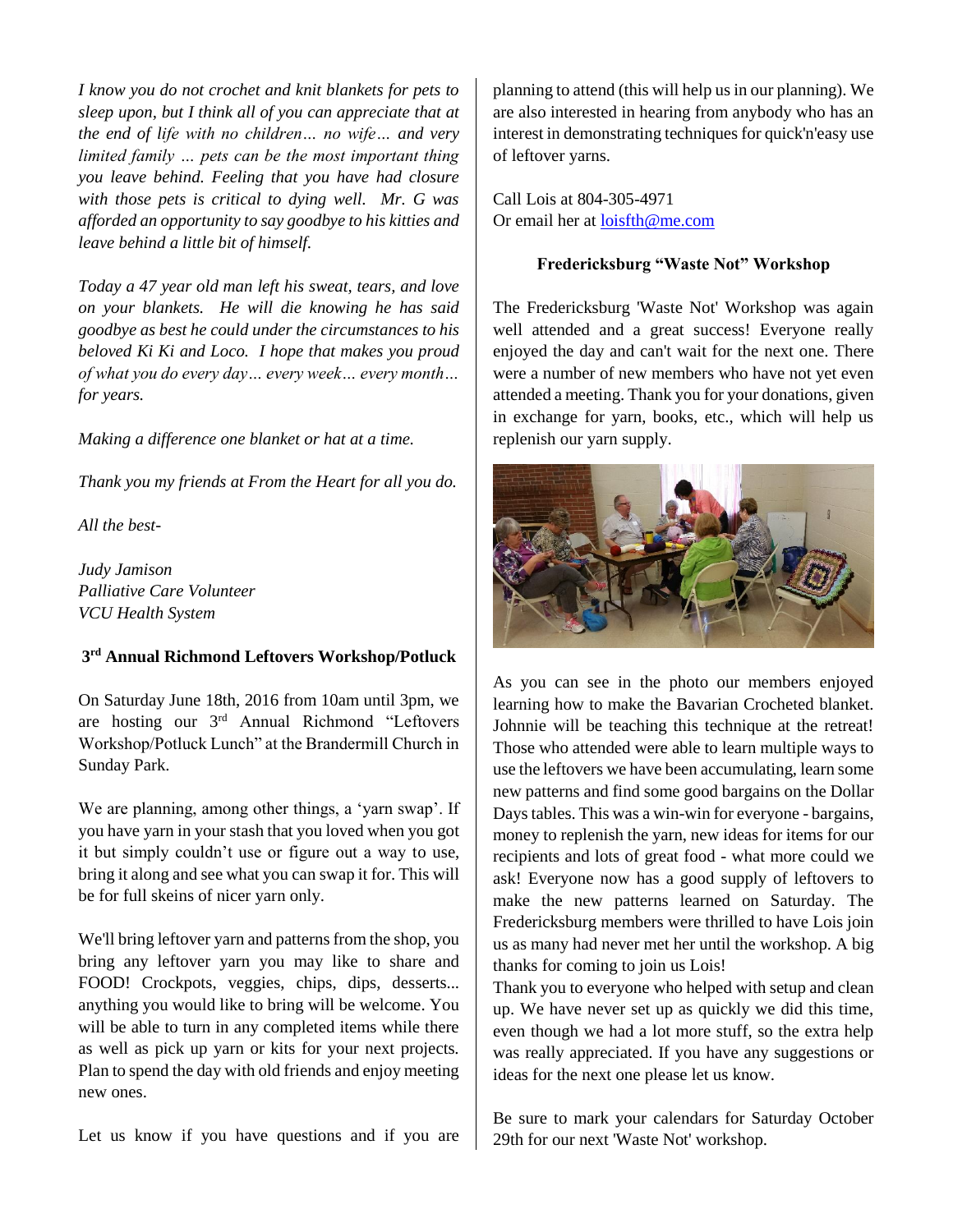## **Tip of the Month**

When knitting or crocheting a leftovers blanket you will have many balls of different color and size. Try lining them up for your desired design with the smaller balls on each end, trying to somewhat coordinate the colors. Graduate the balls accord to size and number them with masking tape so you know what order to use them in as you work.

### **Schedulers Needed**

Schedulers are responsible for ensuring that the shop is properly 'staffed' with two people on duty for each shift while the shop is open. Each scheduler takes on one month at a time in rotation.

Contact any one of the current schedulers for more information.

Tricia Ennis, [ennis1000@verizon.net](mailto:ennis1000@verizon.net) Eleanor Cannon, [e-cannon@msn.com](mailto:e-cannon@msn.com) Ann Robbins, [aerobbins@live.com](mailto:aerobbins@live.com)

### **Stop by the Shop – "Shop" Hours**

The From the Heart 'shop', which is actually our clubhouse/distribution center, is open every Tuesday, Wednesday, Thursday, and Saturday from 10am until 2pm. It is located at 1114 Westbriar Drive in Henrico Co. When was the last time you sat, stitched and enjoyed the camaraderie? We would love to see you there whenever you can drop by. See the calendar at the end of this Newsletter for times and places of From the Heart group meetings which are additional to the shop hours.

### **Current Needs**

**Richmond and Surrounding** area's main need at the moment is for:

Full term baby hats Baby blankets of approximately 30" square (no preemie right now)

Cotton Hats, please, if you like making hats. If you need inspiration, you'll find lots of cotton hats on display at the shop at the moment and Lois is in the process of putting out lots of cotton yarn on new shelves in the back of the yarn hall.  $\odot$ 

#### **Fredericksburg/King George** has a need for:

Baby hats, sweaters and blankets Blankets of all sizes up to twin bed size Dressed bears Scarves in plain colors – all sizes

As always, although these are the current needs, you should feel free to work on whatever you want to make as we can, and will, find a home for anything you donate.

### **April 2016 Scheduler**

Eleanor Cannon is the April scheduler. Please contact her, [e-cannon@msn.com](mailto:e-cannon@msn.com) or  $(804)514-1168$  (C) if you have two hours this month to volunteer at the shop.

## **2016 From the Heart Retreat "It's Magic!" Saturday, August 27th - 10:00am – 3:30pm**

The magic starts at 10am on Saturday, August  $27<sup>th</sup>$  and your registration form is included with this newsletter. We are opening registration on April  $18<sup>th</sup>$ , just a scant two weeks away, and will be closing registration on July 15<sup>th</sup>. Once again this year, we are limiting attendance at the Retreat to 200 so perhaps you should fill in your form, write your check, and put them in an envelope by your front door to pop in the mail on the  $17<sup>th</sup>$  as, again this year, we will only be accepting registrations by mail.  $\odot$ 

We have a couple of speakers lined up, there will be vendors, classes, speakers, games, raffles, door prizes, and lots and lots of fun and camaraderie.

Please get in touch with me if you would like to assist with any part of this event, whether it be stuffing goodie bags prior to it or by helping on the day of. I can be reached at 804-683-9015 or by email at ennis1000@ Verizon.net if you would like to volunteer.

I am also looking for ideas for classes so if you have a good idea of technique you are willing to teach, please let me know. If there is a specific class you would like to see offered, let me know about that too.

As usual, although it is early days yet, our annual Retreat is building up to be great and it is all because of you and the magic you bring to the world.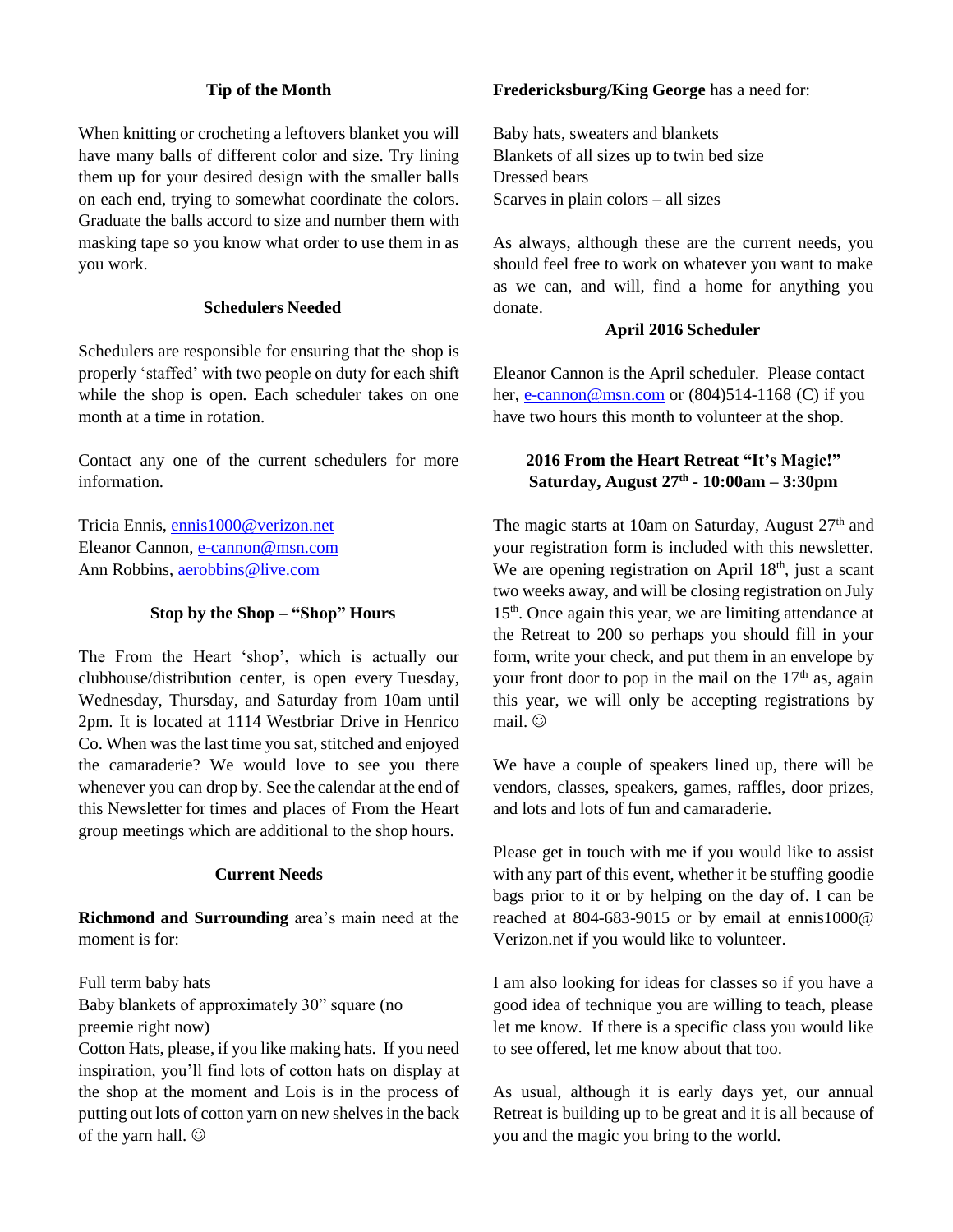## **Directions to the Place at Innsbrook\* (Retreat Location)**

4036-C Cox Road Glen Allen, VA 23060 804.346.2100 \*Located in the Shoppes at Innsbrook

From Washington D.C. / Fredericksburg: 95 South to 295W (toward Charlottesville). 64 East to Richmond Exit #178B.

At first light turn left on to Dominion Blvd. The Place is the second entrance on the right.

From Petersburg or South of Richmond: 64 West to Richmond Exit #178B. At first light turn left on to Dominion Blvd. The Place is the second entrance on the right.

288 to 64 East (this is where 288 ends) On 64 East take Exit 178B. At the first light turn left on to Dominion Blvd. The Place is the second entrance on the right.

From Virginia Beach:

64 West to 295 W Charlottesville. 64 East to Richmond Exit #178B.

At first light turn left on to Dominion Blvd. The Place is the second entrance on the right.

# **Winner of the Shop keeping Prize**

The winner of the March shop-keeping prize is Pam Bryson, who happens to be one of our new shopkeepers so that's very nice. Welcome and congratulations, Pam! There will be a nice bag of yarn at the shop for you to pick up for a special project.

To have your name entered in our monthly drawing, all you need to do is volunteer two hours of your time to work in the shop as a shopkeeper.

Contact Eleanor Cannon at (804) 514-1168 or by email at [e-cannon@msn.com](mailto:e-cannon@msn.com) if you want to volunteer and have a chance atwinning this prize. Eleanor will arrange for you to be scheduled for your first couple of shifts with somebody who already knows the ropes.

# **Donation Inventory Numbers Through March,**

| Previous Total<br>Mid $2002 - 2015$ | 235,513 |  |  |
|-------------------------------------|---------|--|--|
| Jan - Feb 2016                      | 3,630   |  |  |
| March 2016                          | 1.824   |  |  |
| <b>Grand Total</b>                  | 240,967 |  |  |

# **Two Lovely Photos**



The King George From the Heart group (above)



The Hillcrest From the Heart group

Thanks to Jeanette Perry for sending these in  $\odot$ 

### **This is YOUR Newsletter**

This is YOUR Newsletter. We want it to reflect your interests so, if there is something you'd like to see in it, (an article of interest, a story about how you found us, a new technique you have found…) please send to Tricia Ennis at [ennis1000@verizon.net](mailto:ennis1000@verizon.net) or leave it on the front desk at the shop in an envelope with my name on it.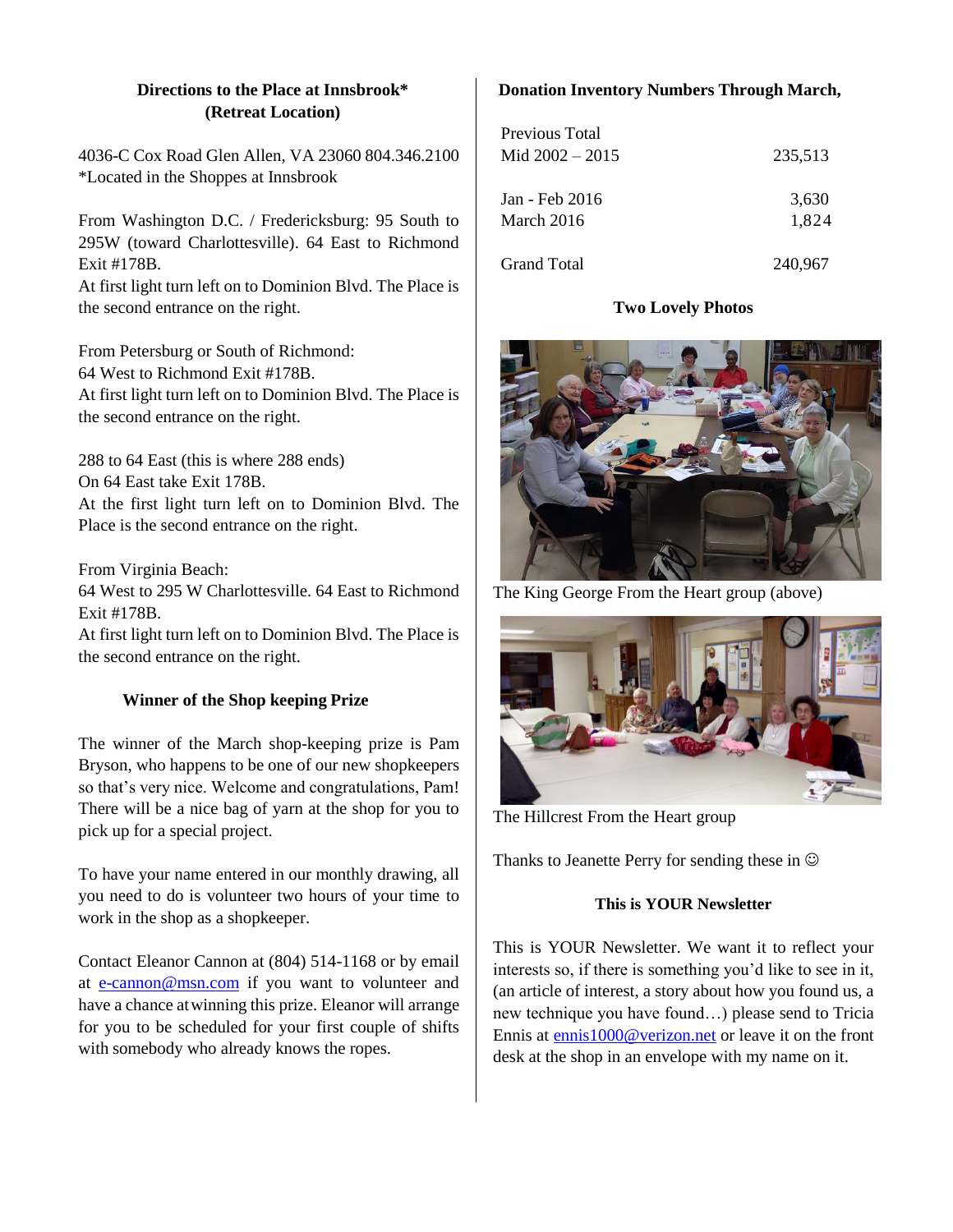#### **Bernat Cotton Stripes Hat for child or adult**

**Child (Adult):** Worsted weight soft cotton yarn. Approx 2 oz for child, 4 oz for adult size  $(1 (2)$  ball $(s)$ 

Size 5 mm (U.S. H or 8) crochet hook **or size needed to obtain gauge. Gauge**

14 sc/15 rows =  $4"$  [10 cm]

#### **Instructions**

Ch 4. Join with sl st to first ch to form a ring.

1st rnd: Ch 1. 6 sc in ring. Join with sl st to first sc.

**2nd rnd:** Ch 1. 2 sc in each sc around. Join with sl st to first sc. 12 sc.

3rd rnd: Ch 1. (2 sc in next sc. 1 sc in next sc) 6 times. Join with sl st to first sc. 18 sc.

**4th rnd:** Ch 1. (2 sc in next sc. 1 sc in each of next 2 sc) 6 times. Join with sl st to first sc. 24 sc.

**5th rnd:** Ch 1. (2 sc in next sc. 1 sc in each of next 3 sc) 6 times.

Continue as established, inc 6 sts every rnd to 48 (**60**) sts.

**next rnd:** Ch 1. 1 sc in each sc around. Join with sl st to first sc.

**next rnd:** Ch 1. [2 sc in next sc. 1 sc in each of next 7 (**9**) sc] 6 times. Join with sl st to first sc. 54 (**66**) sts.

Cont in same manner, inc 6 sts on every following alt rnd to 60 (**72**) sts. Place marker at end of rnd.

**next rnd:** Ch 1. 1 sc in each sc around. Join with sl st to first sc. Rep last rnd until work from marked rnd measures 4 (**5**)"–––[10 (**14**) cm].

**next rnd:** Working from **left** to right instead of **right** to left as usual, work 1 reverse sc in each sc around. Join with sl st to first sc.

Fasten off.

#### **Knit Spiral Rib Cap**

**Materials:** One 50 g skein of worsted weight soft cotton or cotton blend yarn.

Sixteen inch US size 6 circular needle, and size 6 double pointed needles

**Gauge:** 5.25 st/inch

**Method:** Using circular needle, cast on 88 stitches. Place marker to note beginning of round. Join, being careful not to twist. Work in K2 P2 ribbing for 8 rounds for a closer fit.

**Begin spiral rib pattern: Rounds 1, 2, & 3:** k2 p2 around

**Rounds 4, 5, & 6:** p1, \*k2, p2\* to last 3 sts, k2, p1

**Rounds 7, 8, & 9:** p2, \*k2 p2\* to last 2 sts, k2

**Rounds 10, 11, 12:** k1, p2, \*k2 p2\* to last st, k1

These 12 rounds form the spiral rib pattern. The ribbing shifts to the left after every 3 rounds. Continue until work measures 4.5 inches from beginning, ending after a repeat of round 3, 6, 9, or 12. Begin crown shaping. Change to dpns when there are too few stitches to work comfortably on the circular needle.

#### **Shape Crown:**

Row 1 and all odd rows: Knit

Row 2:  $*K 6$ , k2 tog\* all the way around Row 4:  $*K 5$ , k2 tog\* all the way around

Row 6: \*K 4, k2 tog\* all the way around Row 8: \*K 3, k2 tog\* all the way around Row 10: \*K 2, k2 tog\* all the way around Row 12: \*K 1, k2 tog\* all the way around Row 14: \*K2 tog\* all the way around Row 16: \*K 2 tog\* all the way roundCut yarn and pull through remaining sts; secure.

Weave in end



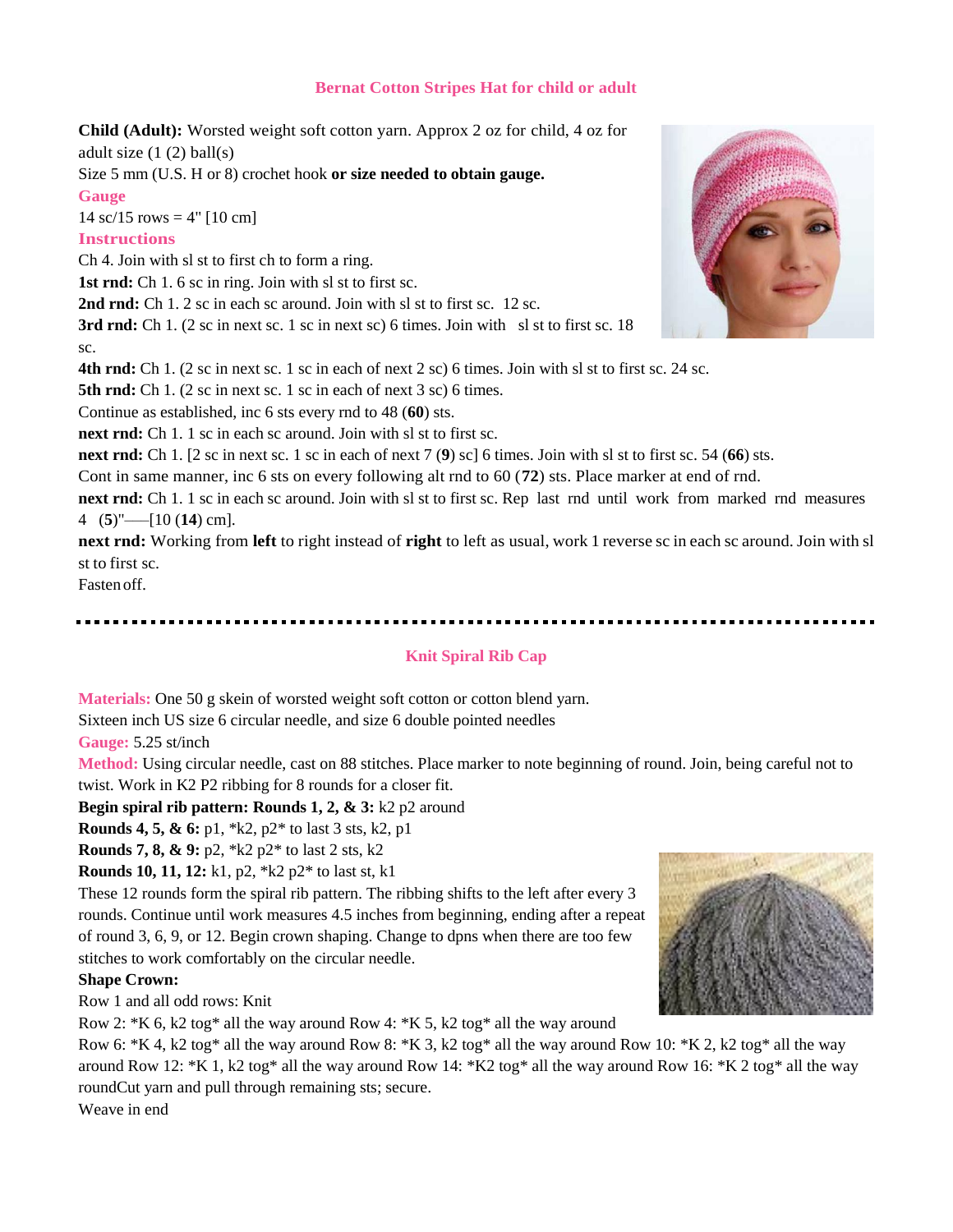| From the Heart Local Group Times<br><b>April 2016</b>   |                                                                                                                                                                                                                                       |                                                                                                                                                                                                                                                         |                                                                                                                                                                                                                                                                                  |                                                                                                                                                                                             |                                                                         |                                                                                                             |  |  |
|---------------------------------------------------------|---------------------------------------------------------------------------------------------------------------------------------------------------------------------------------------------------------------------------------------|---------------------------------------------------------------------------------------------------------------------------------------------------------------------------------------------------------------------------------------------------------|----------------------------------------------------------------------------------------------------------------------------------------------------------------------------------------------------------------------------------------------------------------------------------|---------------------------------------------------------------------------------------------------------------------------------------------------------------------------------------------|-------------------------------------------------------------------------|-------------------------------------------------------------------------------------------------------------|--|--|
| <b>Sunday</b>                                           | <b>Monday</b>                                                                                                                                                                                                                         | <b>Tuesday</b>                                                                                                                                                                                                                                          | Wednesday                                                                                                                                                                                                                                                                        | <b>Thursday</b>                                                                                                                                                                             | <b>Friday</b>                                                           | <b>Saturday</b>                                                                                             |  |  |
|                                                         |                                                                                                                                                                                                                                       |                                                                                                                                                                                                                                                         |                                                                                                                                                                                                                                                                                  |                                                                                                                                                                                             | $\mathbf{1}$<br>Starbucks<br>Huguenot Rd<br>11 am-1:30pm                | $\overline{2}$<br>Atlee Angels<br>Legacy Park<br>$1 - 3$ pm<br>Starbucks<br>Oxbridge Square<br>$10 -$ noon  |  |  |
| 3                                                       | Carson Library Group 3-5 pm<br>The Crossings at Bon Air 2.00<br>Farmville Baptist Church<br>132 N Main St, Farmville, 5:00pm<br>Hillcrest UMC, Fredericksburg 10-12<br>Midlothian Women's Group<br>Starbucks, Charter Colony Martin's | 5<br>Martin's @ Chippenham Crossing Center 5:30-<br>7:30pm<br>Tuckahoe @ Shop 6:30-8:30 pm<br>Chesterfield Heights Community Center 2:00-<br>3:30<br>Prince George Library 2:00 - 4:00 pm                                                               | 6<br>Colonial Heights Senior Center 10-<br>noon<br>ElmCroft Retirement 1:30<br>Mathews Group, Rescue Squad Bldg,<br>Hudgins, VA 10:30 am - 2:00 pm<br>Colony Critters', Patriot's Colony in<br>Williamsburg. 1:3pm<br>Michael's, Midlothian Tnpk. &<br>Courthouse Rd. 12:00-3:00 | 7<br>Hopewell Library 6pm - 8pm<br>Five Rivers Fiber Guild, Burgess<br>$1 - 3pm$<br>Mall Group Chesterfield Towne Center<br>(food court) 9-noon<br>Panera Bread Midlothian<br>$6 - 8:00$ pm | 8<br>Starbucks<br>Huguenot Rd<br>11 am-1:30pm<br>Kay's Krafters 1-5 pm  | 9<br>Louisa Group<br>Hardee's<br>$10 -$ noon                                                                |  |  |
| 10<br>King George<br>- Peace Lutheran<br>Church 3 - 5pm | 11<br>Hillcrest UMC, Fredericksburg 10-12<br>Farmville Baptist Church<br>132 N Main St, Farmville, 5:00pm<br>The Crossings at Bon Air 2.00<br>Carson Library Group 3-5 pm<br>Southside Angels<br>Emporia YMCA, 2-4 pm                 | 12<br>Martin's @ Chippenham Crossing Center<br>5:30-7:30pm<br>Tuckahoe @ Shop 6:30-8:30 pm<br>Chesterfield Heights Community Center 2:00-<br>3:30<br>Fredericksburg Wegman's<br>2nd FI Food Court - 11:30a -2:30p<br>Montpelier Crafters 1 - 3pm        | 13<br>Colonial Heights Senior Center 10-<br>noon<br>B'mill/Woodlake<br>Clover Hill Library 6.30 - 8 pm<br>Chesterfield Needlework Friends<br>Central Library, Lori Rd. 1pm -<br>2.30pm<br>Dinwiddie Library 1:00-3:00pm                                                          | 14<br>Chamberlayne Hts. United Meth Church<br>$1:30 - 3:00$ pm<br>Hopewell Library 10am - noon                                                                                              | 15<br>Starbucks<br>Huguenot Rd<br>11 am - 1:30 pm                       | 16<br><b>Starbucks</b><br>Oxbridge<br>Square<br>$10 -$ noon<br>Atlee Angels - Legacy<br>Park<br>$10 -$ noon |  |  |
| 17                                                      | 18<br>Hillcrest UMC, Fredericksburg 10-12<br>The Crossings at Bon Air 2:00<br>Farmville Baptist Church<br>132 N Main St, Farmville, 5:00pm<br>Carson Library Group 3-5 pm                                                             | 19<br>Martin's @ Chippenham Crossing Center<br>5:30-7:30pm<br>Tuckahoe @ Shop 6:30-8:30 pm<br>Fredericksburg Wegman's<br>2nd FI Food Court - 6:30-8:30pm<br>Chesterfield Heights Community Center 2:00-<br>3:30<br>Prince George Library 2:00 - 4:00 pm | 20<br>Colonial Heights Senior Center 10-<br>noon<br>ElmCroft Retirement 1:30<br>Michael's, Midlothian Tnpk. &<br>Courthouse Rd. 12:00-3:00<br>Colony Critters', Patriot's Colony in<br>Williamsburg. 1:3pm                                                                       | -21<br>Hopewell Library 6pm - 8pm<br>Mall Group Chesterfield Towne Center<br>(food court) 9-noon<br>Panera Bread Midlothian<br>$6 - 8:00$ pm                                                | 22<br>Kay's Krafters 1-5 pm<br>Starbucks<br>Huguenot Rd<br>11 am-1:30pm | 23<br>Redeemer Lutheran<br>Redbridge Rd<br>Upstairs Conf. Room<br>$9 - 11$ am                               |  |  |
| 24<br>King George<br>- Peace Lutheran<br>Church 3 - 5pm | 25<br>Hillcrest UMC, Fredericksburg 10-12<br>Carson Library Group 3-5 pm<br>Farmville Baptist Church<br>132 N Main St, Farmville, 5:00pm<br>The Crossings at Bon Air 2.00<br>Southside Angels<br>Emporia YMCA, 2-4 pm                 | 26<br>Chesterfield Heights Community Center 2:00-<br>3:30<br>Martin's @ Chippenham Crossing Center<br>5:30-7:30pm<br>Tuckahoe @ Shop 6:30-8:30 pm<br>Fredericksburg Wegman's<br>2nd FI Food Court - 11:30a - 2:30p                                      | 27<br>Colonial Heights Senior Center 10-<br>noon<br>B'mill/Woodlake<br>Clover Hill Library 6.30 - 8 pm<br>Dinwiddie Library 1:00-3:00pm                                                                                                                                          | 28<br>Hopewell Library 10am - noon<br>Summerhill Retirement<br>1:30-3:30 pm                                                                                                                 | 29<br>Starbucks<br>Huguenot Rd<br>11 am-1:30pm 9                        | 30                                                                                                          |  |  |